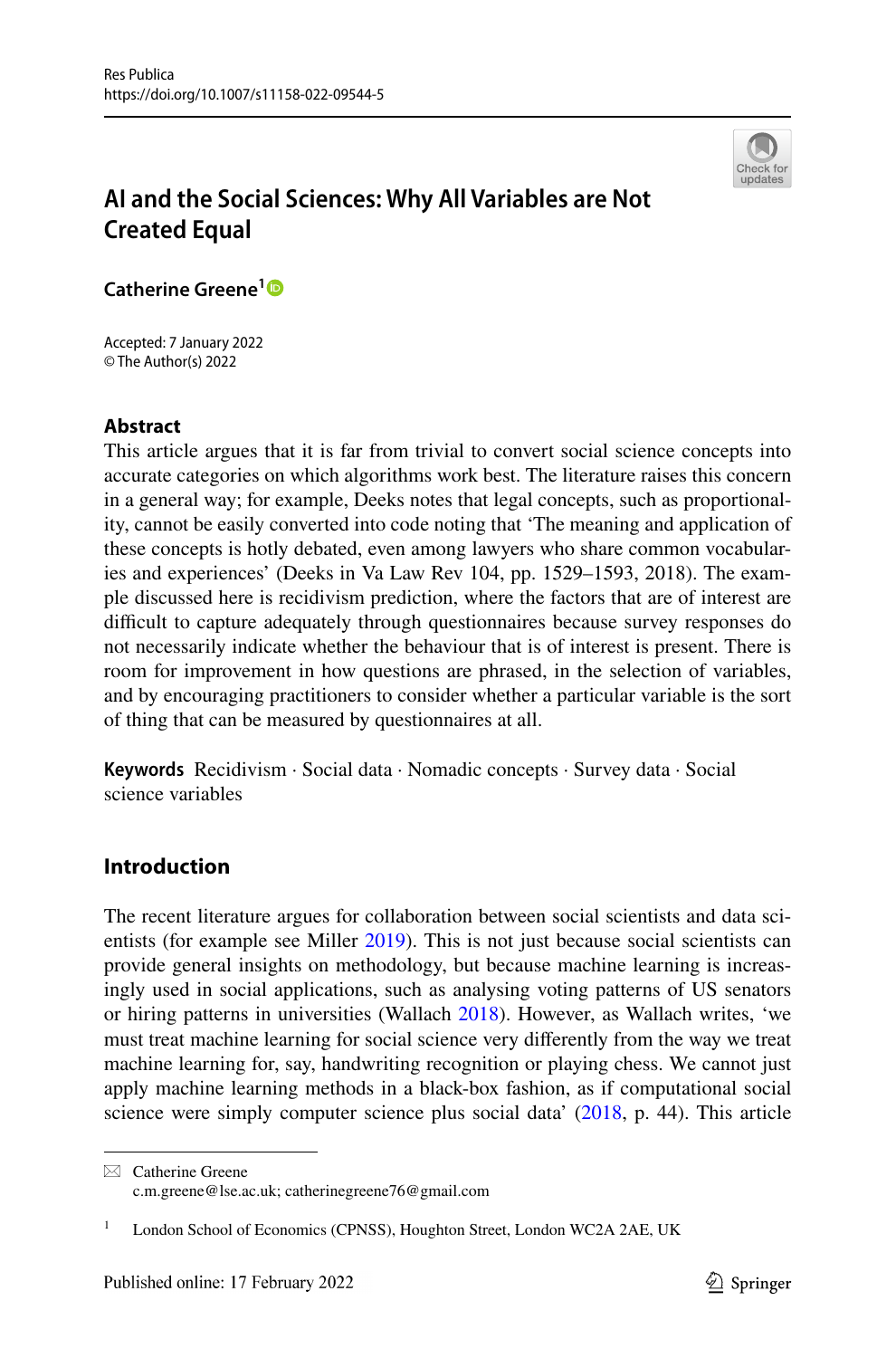addresses the problem of social data in recidivism prediction. Philosophers of social science often highlight the oddness of variables and concepts used in the social sciences when contrasted with variables used in the natural sciences. The social sciences are subject to refexivity when people change their behaviour in response to the ways in which they are described, and to *ceteris paribus* clauses, which refect the complexity of many social situations. Concepts used in the social sciences, such as happiness or development, are also difficult to define in terms of necessary and sufficient conditions. This is a particular problem for algorithms that seek to predict recidivism, where variables such as criminal associates are difficult to gauge with questionnaires. This article argues that such concepts should be carefully assessed before including them in prediction algorithms.

Questionnaires provide data that appears precise because respondents pick from a number of pre-set responses. This article shows that this precision is often illusory, and that respondents picking the same response may have very little in common with each other or with the characteristics that the criminological literature suggests are predictive of future ofending. It applies my Nomadic framework (Greene [2020](#page-15-1)) to concepts used in recidivism questionnaires and argues that it helpfully distinguishes between variables that may encompass heterogeneous groups of people or behaviour and those that do not. This paper demonstrates why assessing the extent of a person's criminal associates is particularly problematic, and it presents a framework that helps to assess when concepts are problematic and how this can be mitigated.

The focus is on algorithms that calculate the risk of recidivism. Numerous ethical and legal concerns have been raised about the use of recidivism prediction algorithms (see Kehl et al. [2017,](#page-15-2) Oleson [2011](#page-15-3), Re et al. [2019,](#page-15-4) Starr [2014\)](#page-15-5). This paper also raises a number of normative issues, including how accurate recidivism prediction should be, whether accuracy difers depending on population characteristics, and how the performance of human beings should be compared to that of algorithms. These ethical and normative issues are beyond the scope of this paper, the aim of which is to highlight a potential problem and demonstrate its signifcance. Nevertheless, these issues are signifcant and can be fruitfully addressed in subsequent work.

# **Outline of Article**

This article begins with a brief review of the reasons why concepts used in the social sciences are often problematic. The following section introduces the recidivism prediction algorithms and the variables that are considered important for recidivism prediction. The article then explains why the extent to which an ofender has criminal associates is of particular importance in predicting future ofending before demonstrating how questionnaires are used to gauge whether an ofender has criminal associates. It shows how very diferent people can give the same response to a particular question. The next section discusses qualitative coding, which is often used to code social data, before arguing that this is not a solution to the problem of turning social science variables into data sets. The fnal section introduces the Nomadic framework and shows how it can help to distinguish between variables that are more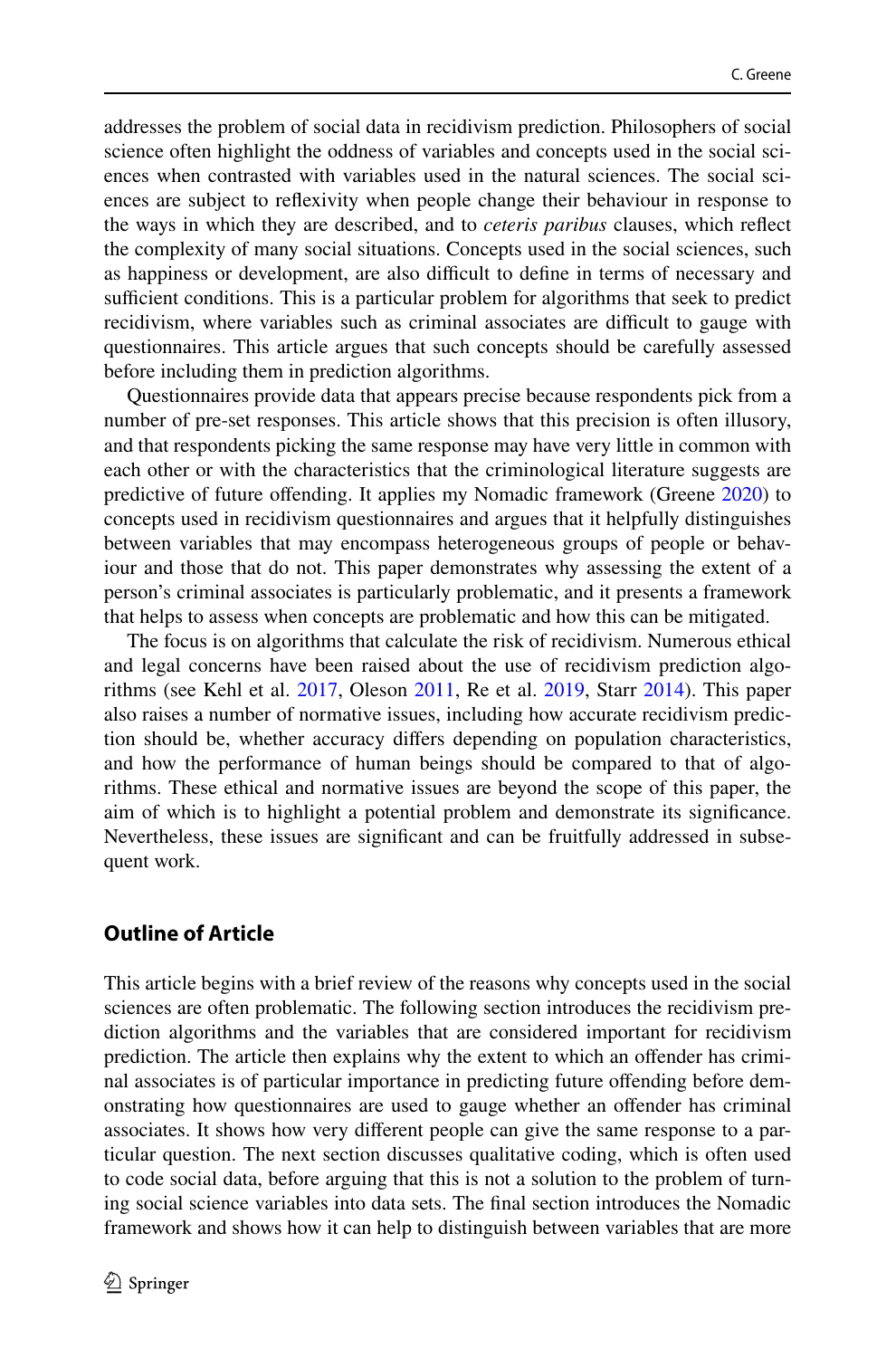or less heterogeneous. The predictive success of recidivism prediction algorithms is then discussed, before concluding.

#### **What's the Problem with Social Data?**

Philosophers of social science note that many concepts social scientists use are problematic when compared to those used in the natural sciences. Natural scientists know what they mean when they talk about temperature, electric charge, and gold. Concepts used in the social sciences, including things such as wellbeing and democracy, are described as heterogeneous and ambiguous (Woodward [2003,](#page-16-1) [2016\)](#page-16-2). Gasper describes them as 'umbrella terms, which cover many diferent possible concepts' ([2010,](#page-15-6) p. 359). Wellbeing and democracy include many other concepts, such as happiness and freedom of the press. Someone using the concept democracy can have any number of these concepts in mind, and these often difer from the concepts another social scientist thinks important. Little describes social science concepts as 'cluster concepts', which encompass 'a variety of phenomena that share some among a cluster of properties' [\(1993](#page-15-7), p. 190). In common with Gasper, this description illustrates that when we use these concepts we refer to a loose agglomeration of phenomena. This contrasts with paradigmatic scientifc terms, such as gold, whose meanings are clear and which successfully pinpoint specifc phenomena. This diference can also be described in terms of necessary and sufficient criteria which can be used to define many scientific concepts, but which are more difficult to specify for many social science concepts.

These differences make it difficult to work with social science concepts because there is no agreed-upon defnition of happiness or freedom of the press, and when we use these concepts we often mean slightly diferent things. This has led some philosophers of social science to argue that the goal of the social sciences is understanding or explanation of single cases rather than prediction. Data science often aims at prediction, even with social data. How can this be reconciled? The remainder of this article is an exploration of the problems posed by using social scientifc concepts in prediction algorithms.

#### **Predicting Recidivism**

In the US, increasing use is made of algorithms that calculate recidivism risk among convicted ofenders. These recidivism scores are used, to varying degrees, by judges to determine sentence length. Similar algorithms are used to recommend whether ofenders should be given bail and to recommend interventions that may help to reduce criminals' propensity for criminality.

The major recidivism prediction models are the Level of Service/Case Management Inventory (LS/CMI), Violence Risk Appraisal Gruide (VRAG), Lifestyle Criminality Screening Form (LCSF), General Statistical Information on Recidivism Scale (GSIR), Correctional Officer Management Profiling for Alternative Sanctions (COMPAS), and the Risk Prediction Index (RPI). Oleson ([2011\)](#page-15-3) notes that many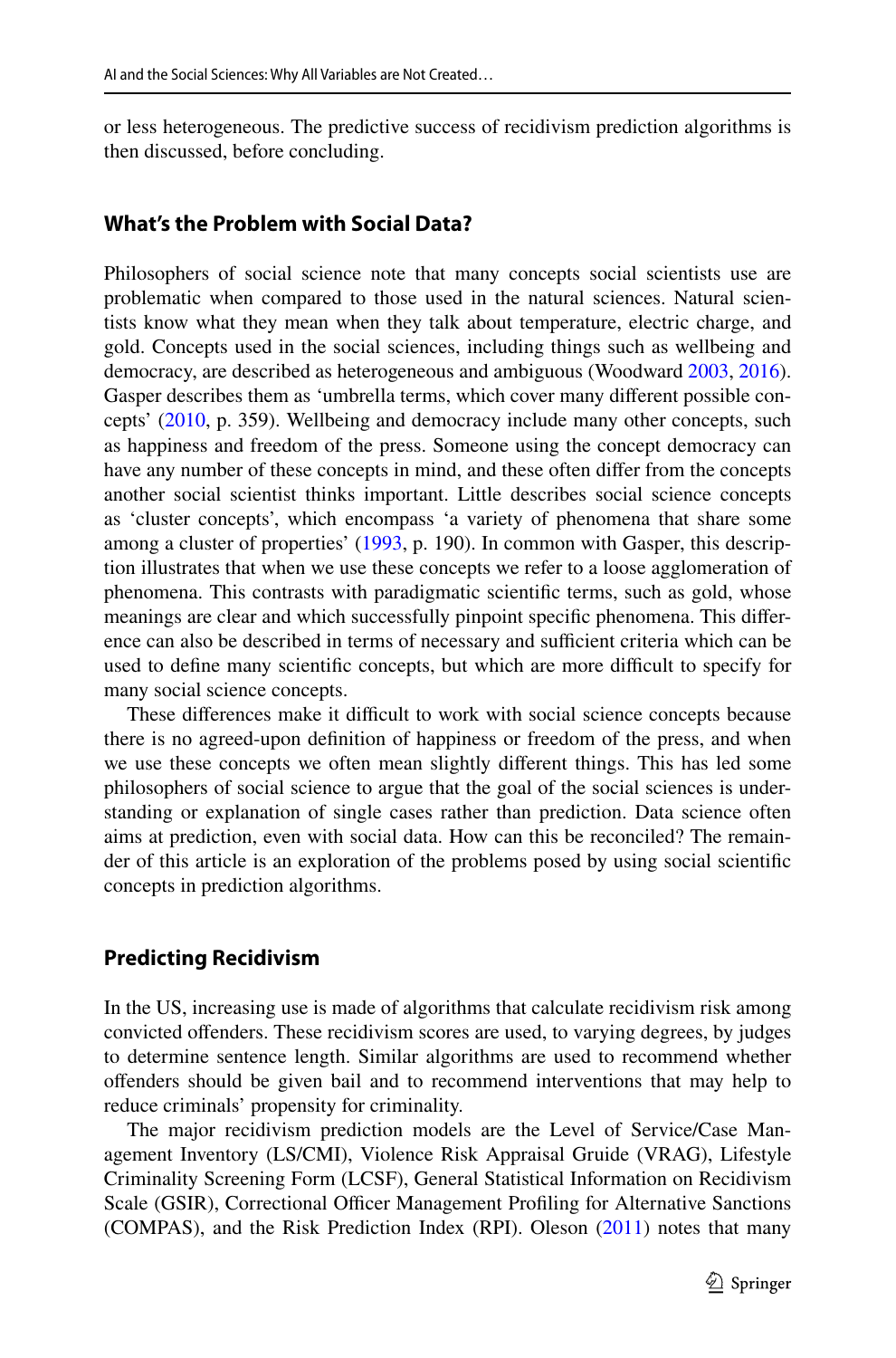of these systems use the same variables. The Handbook of Recidivism Risk/Needs Assessment Tools (Singh et al. [2018](#page-15-8)) provides a thorough description of each of the main algorithms. The COMPAS system uses machine learning, while the others are based on standard regression models.

# **Variables Used in Recidivism Prediction**

The recidivism models are proprietary; however, Oleson notes that meta-analysis has demonstrated the relevance of 17 variables. These are (listed in order of significance):

- 1. Criminal companions<br>2. Criminogenic needs
- 2. Criminogenic needs<br>3. Antisocial personality
- 3. Antisocial personality<br>4. Adult criminal history
- 4. Adult criminal history<br>5 Race
- 5. Race<br>6 Pre-a
- 6. Pre-adult antisocial behaviour<br>7. Eamily-rearing practices
- 7. Family-rearing practices
- 8. Social achievement<br>9. Internersonal confli
- 9. Interpersonal confict
- 10. Current age
- 11. Substance abuse
- 12. Family structure
- 13. Intellectual functioning
- 14. Family criminality
- 15. Gender
- 16. Socioeconomic status of origin
- 17. Personal distress (Olsen [2011](#page-15-3), pp. 1353–1367)

The variables used in recidivism prediction models are usually collected through questionnaires that aim to gauge the degree to which the factors above are relevant. Most usually, an ofender will complete a questionnaire, either by providing answers to a criminal justice professional or by flling in the form directly. A comprehensive review of US research examining the validity of assessments made using systems designed to predict recidivism in US correctional facilities shows that 82% of risk assessments were completed by 'professionals in correctional settings', the remainder were conducted by researchers or self-administered (Desmarais et al. [2018,](#page-15-9) p. 12). The surveys took between  $5-10$  min and 60 min to complete [\(2018](#page-15-9), p. 10). The proprietary nature of these models makes it difficult to assess the importance of the factors used, and these undoubtedly vary in each of the diferent systems. This paper argues that there is an in-principle reason why it is difficult to accurately gauge the criminality of someone's companions or associates, which extends beyond data-gathering concerns. As Olsen writes, 'employing those variables in evidencebased sentencing decisions may prove difficult. Some variables will be difficult for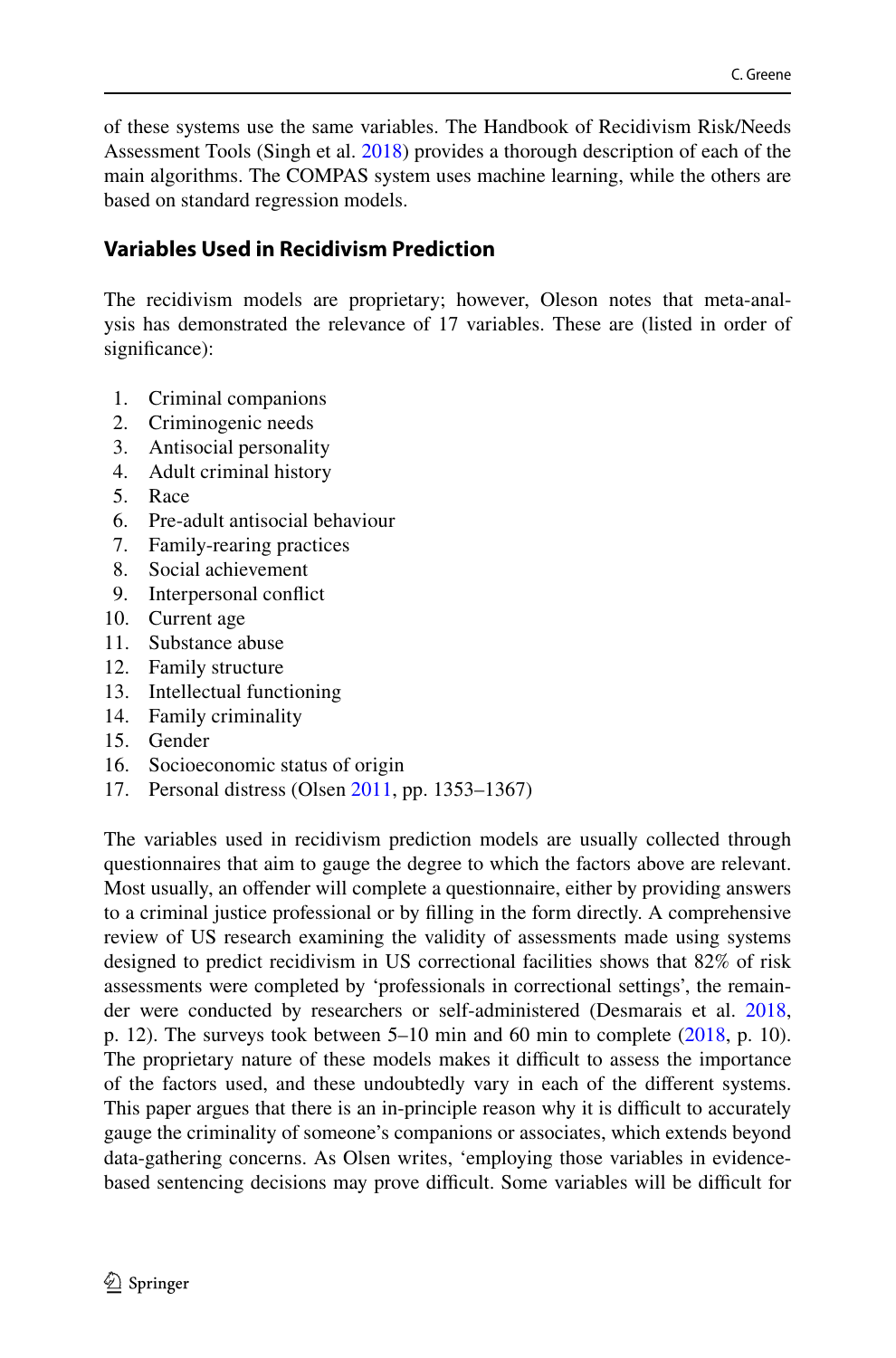courts to know (e.g. ascertaining intellectual functioning may require clinical assessment)' ([2011,](#page-15-3) p. 1368).

Questionnaires appear to be an excellent way to gather information from individuals because they are usually simple, quick to fll in, and group responses into convenient, mutually exclusive, categories. This yields data that is easy for algorithms to work with. However, while concepts such as age or postcode have clear meanings, others do not. Unfortunately, we cannot exclude problematic variables because they are relevant to predicting recidivism. The following section shows why judging the extent to which an ofender has criminal associates is important for recidivism prediction.

#### **Why Do We Care About Criminal Associates?**

The *Practitioner's Guide to COMPAS Core* describes 'an involvement with antisocial friends and associates as one of the "big five" risk factors for criminality' [\(2015](#page-15-10), p. 32). The *Guide* cites Gendreau in support of this; he concludes that there is agreement about some predictors of adult ofender recidivism, 'age, gender, past criminal history, early family factors, and criminal associates' ([1996,](#page-15-11) p. 576). According to Oleson, criminologists argue that criminal behaviour is learned and therefore adopted principally through contacts within small groups. He notes, however, that whether having criminal associates causes one to be criminal, or whether people with criminal inclinations choose to associate with criminals is an open question [\(2011](#page-15-3), p. 1353).

The *Practitioner's Guide to COMPAS* includes a summary of important criminological theories, among which is Subculture Theory, originally developed from the Chicago School on Gangs ([2015,](#page-15-10) p. 5). The *Guide* writes that behavioural norms are transmitted through social interactions. Particular behaviours, such as shoplifting or drug-dealing, can become the norm in certain subcultures. Membership of a subculture can include adherence to particular values and a common way of life. This is the theory that appears most relevant to understanding the importance of gang membership or association. Let us accept that belonging to a subculture in which criminality is encouraged or obligatory is, to some degree, predictive of future criminality. The extent to which someone associates with criminals is predictive of future ofending and should be included in a recidivism algorithm. The following section reviews the questionnaires that are used to gauge the extent to which an ofender associates with criminals.

### **Quantifying Criminal Associates**

An offender arrested and charged with a crime is asked to fill in a form with a professional in the penal system. One of the questions asked is, 'Have your friends been in trouble?' The four available answers are 'Mixed, Gang member/associate, Essentially not in legal trouble, and Mostly in legal trouble' (Singh et al. [2018,](#page-15-8) p. 292). This question is taken from the JAIS Assessment for boys, not from an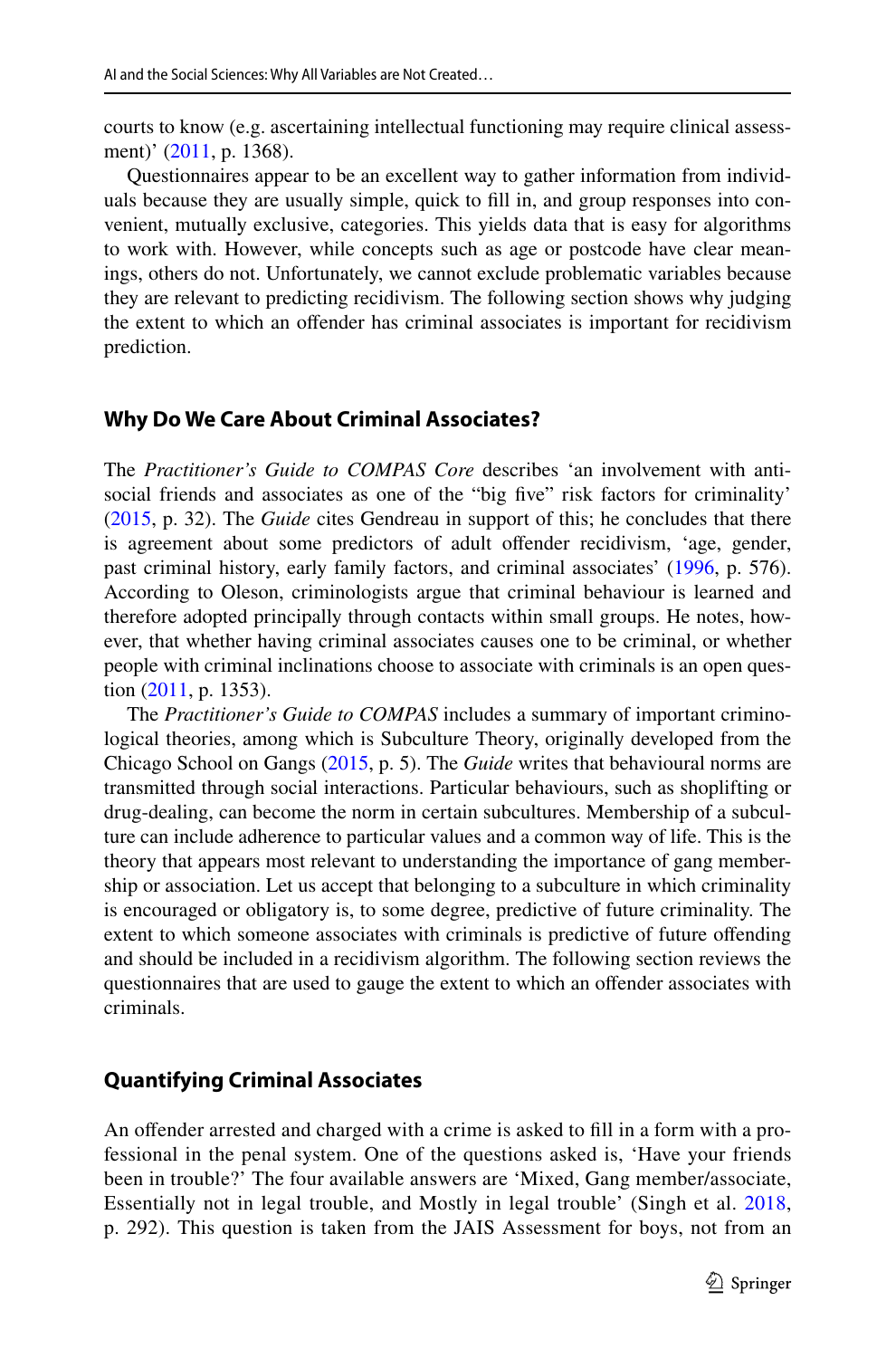adult questionnaire. The COMPAS Probation Assessment Instrument as it was used in New York asks:

Q17. The offender has peers and associates who (check all that apply):

| Use illegal drugs      | Lead law-abiding lifestyles          |
|------------------------|--------------------------------------|
| Have been arrested     | Are gainfully employed               |
| Have been incarcerated | Are involved in prosocial activities |
| None.                  |                                      |

Q18. What is the gang affiliation status of the offender: Current gang membership Previous gang membership Not a member but associates with gang members None (Lansing [2012](#page-15-12), p. 23)

The algorithms used in the prediction of recidivism are proprietary, and not all the questionnaires are available without subscribing. Other extracts from questionnaires that are available online have questions similar to these, asking whether the offender's friends are gang members or associates.

In the juvenile questionnaire, the ofender chooses between four responses and, therefore, gives a seemingly precise answer to the question. However, this answer is not precise. There is a signifcant diference between associating with gang members and being a gang member. Associating suggests a much looser relationship, perhaps equivalent to hanging out with, whereas being a gang member suggests a greater level of participation in gang activities. It is possible to associate with gang members but not participate in their activities. The COMPAS questions distinguish behaviours in a diferent way—pointing at more specifc characteristics of an ofender's peers, but still requiring an ofender to judge whether they 'associate' with gangs. To see how the notion of associating is problematic, consider the example of an inner-city priest, who might fulfl many of the criteria for committing crime, but is presumably at very little risk of doing so. The priest is male, associates with gang members, fts into a high-risk age category, and may have had difficult early life experiences. We could speculate further that the priest's difcult early life could have included criminal activity. The purpose of this example is not to equivocate unnecessarily about semantics, but to suggest that an enormous variety of behaviour is encompassed by the selection of an 'associates with gang members' response, ranging from a person who participates in criminal activities with gang members, to a person who is more loosely acquainted with gang members. While answers seem precise, it is unclear how representative they are of the information we want to know, which is whether the people the offender spends their time with are encouraging or enabling them to commit crime. This is because answers to these questions incorporate a wide range of behaviour, only some of which is predictive of future criminality. Other questions are subject to the same concern; these examples are taken from the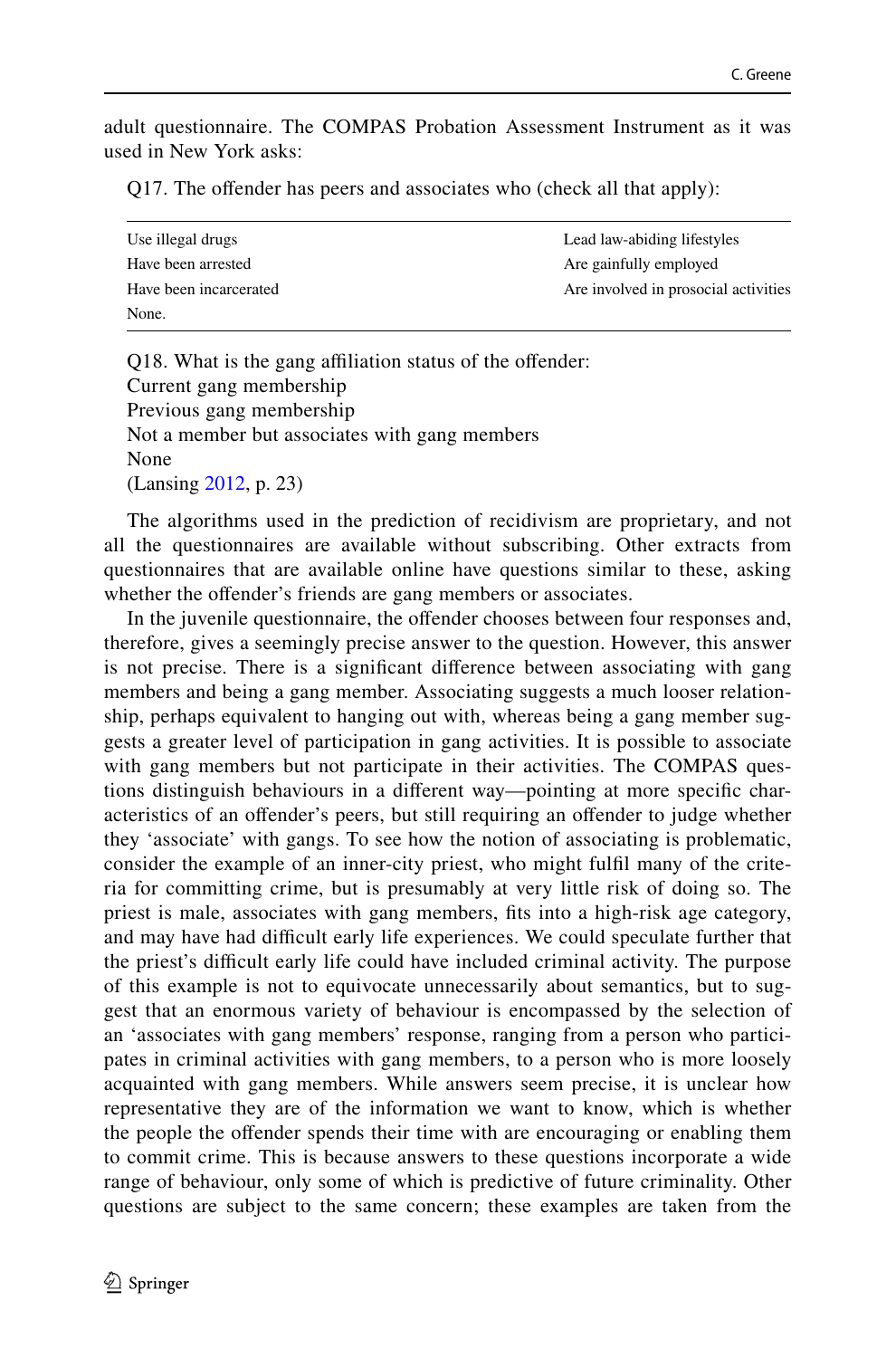juvenile questionnaire (the questions come frst, with the available responses in brackets):

Q 29: Have you ever tattooed or cut on yourself? (yes/no)

Q 32B: What do you like and dislike about yourself? (emphasises inadequacy/ emphasises strengths/can't describe himself)

Q 33: In general, do you tend to trust or mistrust people? (basically trusting/ mixed or complex view/basically mistrusting)

Q 40: Can you describe your father's personality? (If answer is unclear, ask

youth to describe another person he knows well). (Multifaceted/superficial)

Q 67: Appearance and hygiene. (Below average/average/above average)

Q 68: Comprehension. (Below average/above average/average)

Q 69: Afect. (Average/depressed (sluggish)/animated (hyper))

Q 70: Self-disclosure. (Evasive/very open/average)

(Singh et al. [2018](#page-15-8), pp. 294–300)

Question 29 suggests an equivalence between self-harm and tattooing. While this may sometimes be the case, it is not clear that these two activities are indicative of the same mental state. In some cultures tattooing may be fairly common, while cutting yourself is more often a sign of distress. The interviewer has the same scope to interpret questions as an ofender does when answering Question 32 onwards (quoted above). For example, a person reporting that they generally trust people may fail to do so articulately, resulting in being categorised as having a complex or mixed view. It is also unclear how one is to judge whether a description of a person is superfcial without knowing the person being described. A judgement about hygiene depends on the average the interviewer has in mind. Finally, these questions are asked in a stressful environment, which might afect the lucidity of answers and the level of detail given. The argument that interviewers can agree on classifcations is addressed below.

The same worries apply to the other COMPAS responses. Using illegal drugs ranges from fairly benign drug-taking to serious addiction. It is also unclear what the signifcance of arrest is, because arrest is not synonymous with criminality. Conviction is a better gauge of criminality. The positive side of the scale is no better specifed-'gainfully employed' and 'pro-social activities' can both mean a variety of things.

Prince and Butters highlight the same worry with several items on the LSI-R tool. They argue that it is easy to see how diferent questionnaire administrators could struggle to provide the same responses for the same individual. They discuss the judgement required by the assessment tool administrator about whether a person participates in an organised activity. They note that the defnition of 'organised activity' is unclear. The handbook states that church counts as an organised activity, but only if participation extends beyond mere attendance. They note that regularly playing football with friends could be considered an organised activity—it is a group activity, with rules and conventions, and encourages social interaction. There are a number of ways in which playing football is like being an active member of a church. How exactly this question is answered is likely to depend on the views of the assessor ([2013,](#page-15-13) p. 24).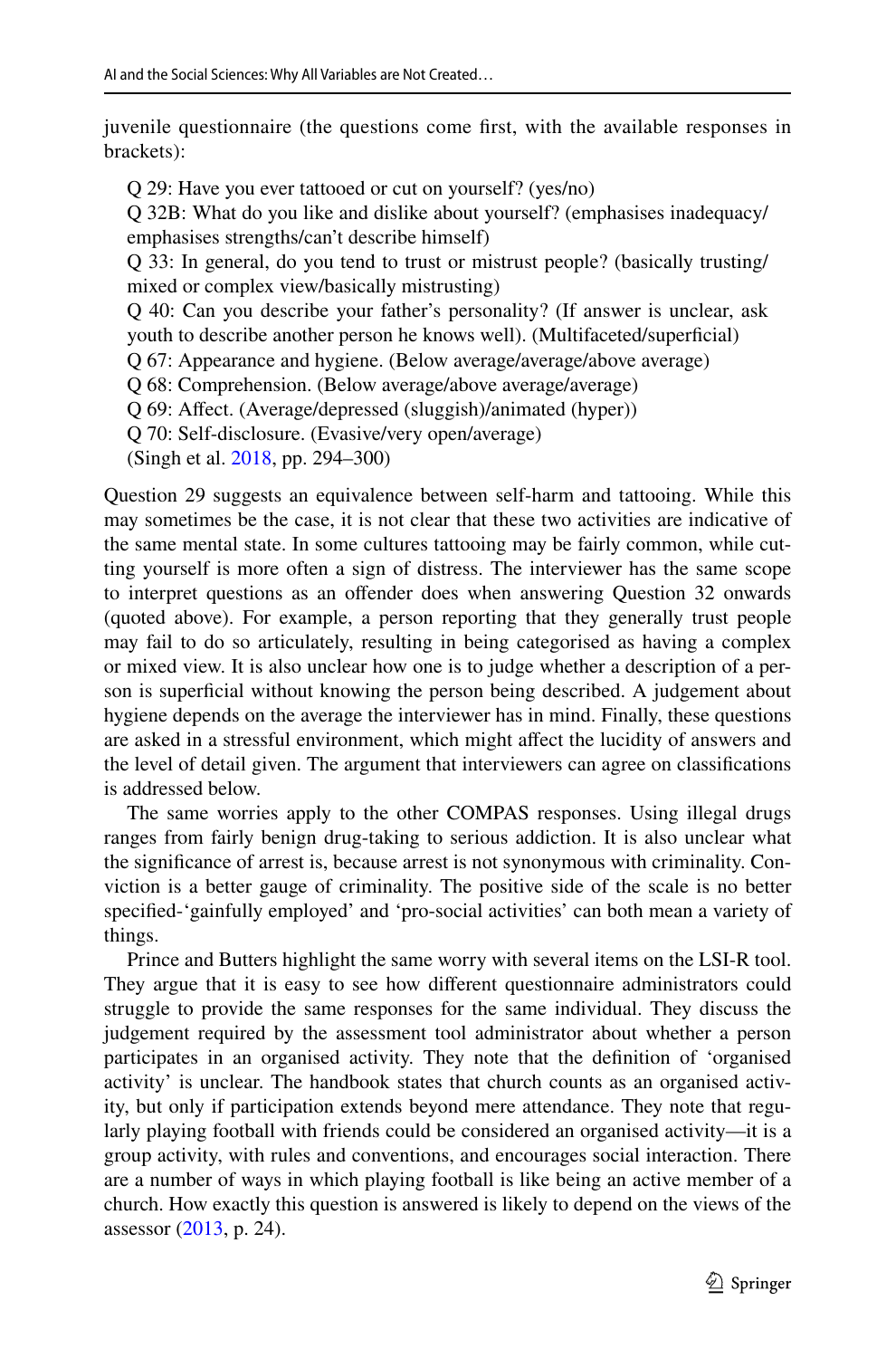The questionnaires given to offenders are supposed to measure characteristics that are predictive of recidivism. These questionnaires contain a variety of questions, some of which appear to encompass a signifcant range of behaviour. While the answers given to these sorts of questions are precise, the behaviour underlying these answers can be heterogeneous. In the juvenile questionnaire, a person who loosely associates with gang members and a committed gang member both give the same response to the criminal companions question. The behaviour of these two individuals may be very diferent, as may be the importance of their gang afliation for their propensity to commit further crimes. Other questions in these questionnaires also leave signifcant room for interpretation on the part of the interviewer and ofender. The next section of this paper reviews some responses to this criticism before arguing that these are unsatisfactory.

#### **Qualitative Coding**

Systematising qualitative data in the social sciences is not a new problem. Social scientists often use a process known as qualitative coding to generate codes for behaviour or traits that they analyse. Childs and Demers describe qualitative coding as a 'tool for analysing data involving strings of meaningful words' ([2018,](#page-15-14) p. 1). One oft-used method is to annotate transcripts of interviews and code aspects of people's speech to generate a set of codes that refect the main themes or issues. Usually, codes are associated with individual words or short phrases. Multiple coders usually code data independently and then discuss, and try to resolve, any diferences in codes. (Ganji et al. provide a good summary of the qualitative coding process. Marathe and Toyama [\(2018](#page-15-15)) also provide a good review, with a discussion of increased automation of coding.)

Zade et al. [\(2018](#page-16-3)) discuss a simple example in which social scientists attempt to research political views by analysing tweets. Coders assign one of fve mutually exclusive codes to tweets: support, rejection, neutral, unrelated, and uncodable. After codes have been assigned independently, the social scientists try to resolve any disagreements. Machine learning algorithms can learn from examples to achieve the same end. It seems, therefore, that the social sciences have a way to overcome problems with systematising data. The responses to questions can be coded by social scientists, who reach agreement about what diferent responses mean. In other words, they agree that a positive response to a question about criminal associates really does mean that someone is subject to this risk factor.

The *Practitioner's Guide to COMPAS* addresses this concern, noting that 'People are complex and multi-faceted. Interpretation is hard, yet it is necessary for understanding behaviour and for determining strategies for intervention' [\(2015](#page-15-10), p. 4). They try to ensure Construct Validity, which they defne as 'the extent to which a scale measures what it is supposed to measure' [\(2015](#page-15-10), p. 20). Northpointe (COM-PAS's developer) measures construct validity by looking at correlations between measures of the same or divergent constructs. They also assess whether their scales correlate in expected ways with variables in the COMPAS system, as well as those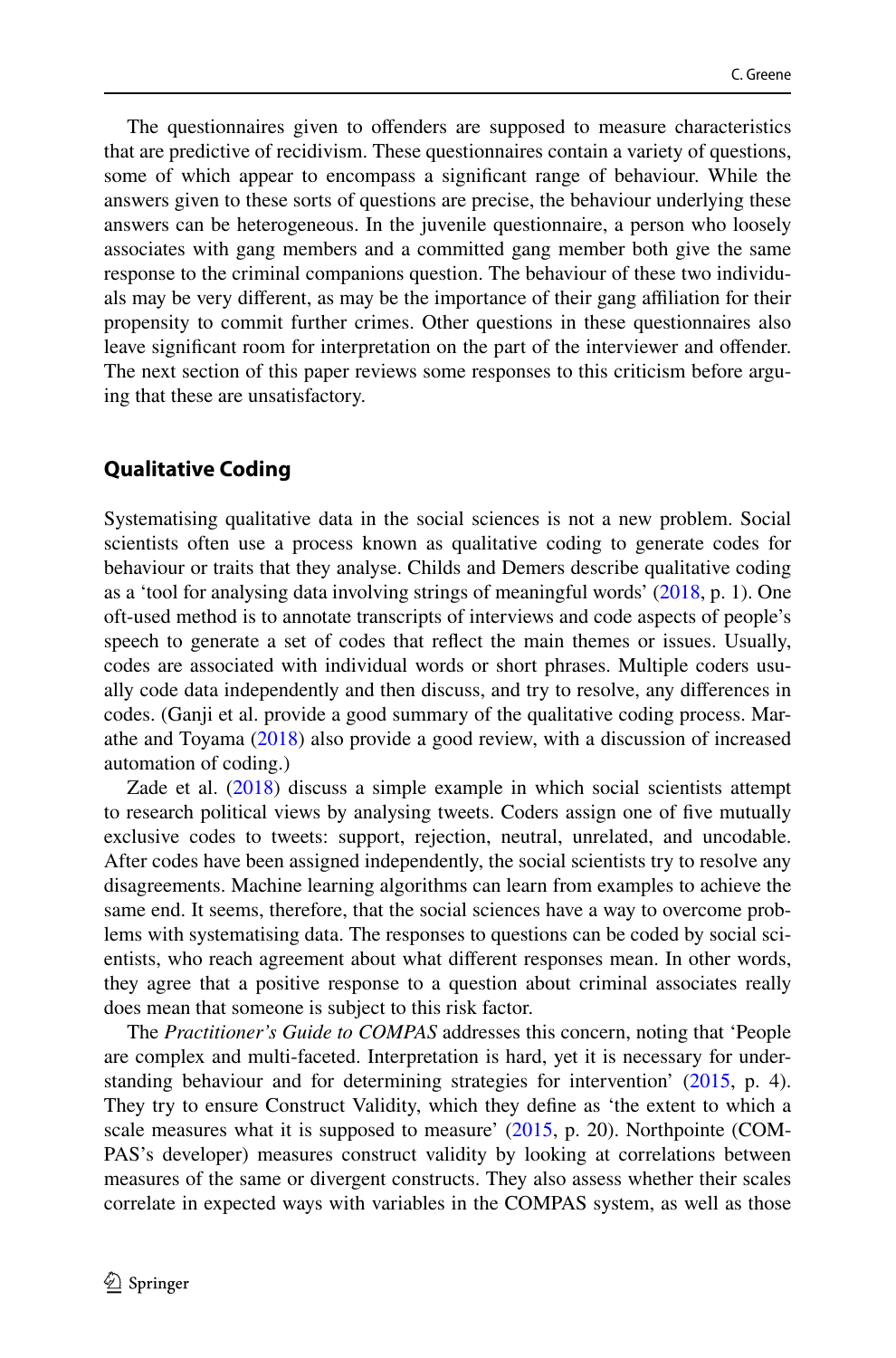used in the LSI-R system (which Northpointe describes as the industry leader). The reliability of the COMPAS system has also been checked by a study where criminals were retested to assess the comparability of scores. Correlations ranged from 70% to 100% [\(2015](#page-15-10), p. 25).

To summarise, the people administering these questionnaires are professionals who undergo training before using these systems, so, once the questions have been refned by social scientists, it should be relatively unproblematic to administer them consistently. Furthermore, developers of these systems also ensure that variables that should correlate with each other do in fact do so. While this should reduce the concerns with making qualitative judgements, the following section argues that it does not do so satisfactorily.

# **Problems with Qualitative Coding**

Aroyo and Welty [\(2015](#page-15-16)) argue that coding methods do not discover truth. Intercoder reliability is an attempt to measure the extent of agreement between coders. The reasoning behind this is that if a number of coders agree about the relevant code, this code is likely to be correct. However, Aroyo and Welty take issue with the idea that disagreement is bad, arguing instead that disagreement is a source of information; it can indicate that the text or source being analysed is ambiguous. They asked people to analyse the following statement:

[GADOLINIUM AGENTS] used for patients with severe renal failure show signs of [NEPHROGENIC SYSTEMIC FIBROSIS] [\(2015](#page-15-16), p. 17)

When asked to decide what relationship exists between the terms in brackets, some said it was causal, and others said that it was a side effect. Both readings are compatible with the text. The distinction matters because a 'side effect represents the possibility of a condition arising from a drug' whereas a causal relationship is suggestive of sufficient causality  $(2015, p. 17)$  $(2015, p. 17)$  $(2015, p. 17)$ . Disagreement between coders is usually tackled by guidelines illustrating how diferent texts, or statements, should be understood. Aroyo and Welty argue that while guidelines do generate greater agreement, they do not increase quality. They write that they work by, 'forcing human annotators to make choices they may not actually think are valid, and removing the potential signal on individual examples that are vague and ambiguous' [\(2015](#page-15-16), p. 18). Relating this to the recidivism case, it suggests that while diferent professionals may be able to fll in the questionnaire in the same way for the same ofender, this just masks the underlying variability in behaviour of ofenders. It does not alter the fact that behaviours with very diferent characteristics are lumped together in ways that may not be relevant.

The literature also suggests a degree of arbitrariness in the data collection process. Loza ([2018\)](#page-15-17) assesses the Self-Appraisal Questionnaire (SAQ), which predicts recidivism, and suggests rehabilitation programmes for violent and non-violent ofenders. This questionnaire is administered by a forensic professional, and the ofender flls in the answers. Statements are categorised as 'true' or 'false'. The professional may clarify statements for the offender. For example, Loza writes that if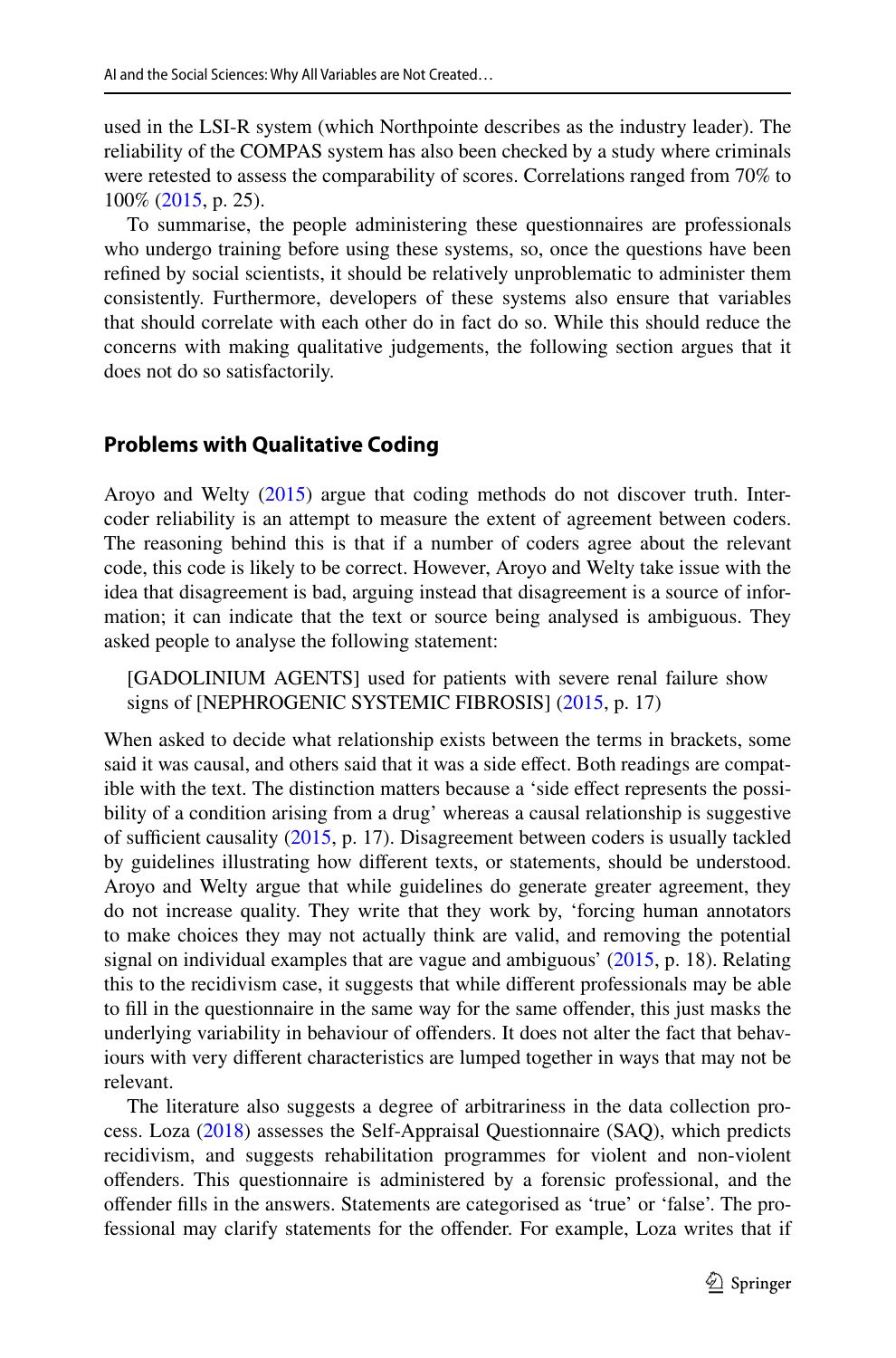the ofender gives a response implying that both 'true' and 'false' might be correct, they are asked to choose which response applies 'even slightly more to his/her case. If the ofender still cannot choose one over the other, then it is considered as a "true" response' ([2018,](#page-15-17) p. 167). For this test, it is important that all questions are answered. Three unanswered items may afect the result of a particular subscale, but not necessarily the whole test. However, if answers that are not clearly 'true' or 'false' are pushed into the 'true' category, a number of answers may be inaccurate. The issue with this is not so much whether a recidivism prediction for a particular offender is inaccurate (although this is clearly a concern) but that the aggregate 'true' responses, although seemingly precise, include a great deal of heterogeneity. This heterogeneity spans from answers that are clearly 'true' answers to those that are almost indistinguishable from 'false'. Two ofenders with the same responses to questions may not have all that much in common.

Questionnaires can be used to generate data, but when we ask people to answer questions they may not interpret the questions, or their behaviour, uniformly. Consequently, those giving the same responses may not represent a well-defned defned category of people over and above their pattern of responses. Specifcally, they may not accurately indicate the variable that data scientists wish to analyse; in this case the extent to which an ofender has criminal associates that enable or encourage them to commit crime. However, it is easy to take this worry too far; not all questions in the recidivism questionnaires work like the examples above. It is relatively easy to give precise and meaningful answers to questions such as: Date of birth, age, date of frst conviction, number of previous convictions, and years spent in prison. These can all be answered, and coded, precisely. The following section reviews my framework outlined in Greene [\(2020](#page-15-1)), which is helpful for distinguishing between variables and assessing the extent to which answers to questionnaires yield heterogeneous data sets.

# **Nomadic Concepts**

The Nomadic framework helps to categorise variables. Nomadic concepts include a great deal of heterogeneous phenomena within their scope. For example, two people can easily disagree about whether a particular person, John, is happy. Each person can have a diferent notion of happiness in mind, including whether John seemed happy the last time they saw him, whether he has satisfed his life goals, whether he seems content, or whether he satisfes a list of objective criteria, such as having friends, a job, and hobbies. The concept of happiness includes a great deal of heterogeneous phenomena, and two people discussing happiness may have very diferent ideas about what it means, while still using the concept in an appropriate way. More specifcally, concepts are Nomadic when they meet the following two necessary and jointly sufficient criteria:

1. A wide variety of social phenomena can be included within the scope of the concept. This results from these concepts having many possible meanings, unclear boundaries, and changing over time. These characteristics are not an all-or-noth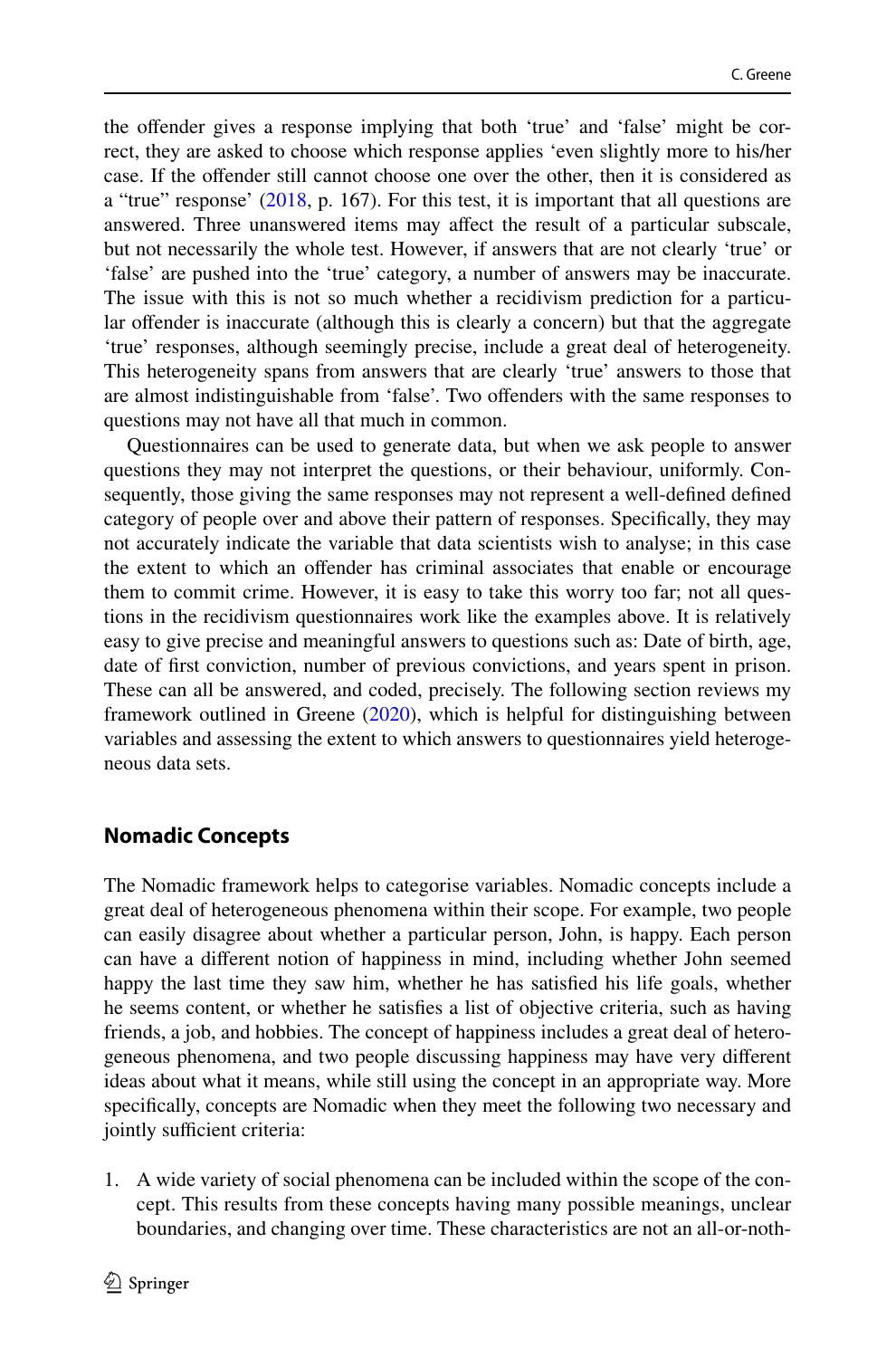ing matter because these concepts can vary in the number of meanings they have, how unclear their boundaries are, and the extent to which they change over time.

2. The characteristics outlined in criterion 1 mean that disagreements about Nomadic concepts, and arguments making use of them, are difficult to resolve with academic analysis. Over time, the analysis of a Nomadic concept leads to the incorporation of diferent social phenomena.

I argue that social exclusion is an example of a Nomadic concept, but it also applies to associating with criminals. Associating with criminals has many meanings. It suggests making common cause or joining together. But it can also mean a much looser relationship, such as identifying with or hanging together with. It can cover a whole range of behaviour from participating in illegal activities with gang members to very casually hanging out with criminals. Some people may associate with criminals just because other members of their family are criminals or because their friends are. In other cases it may be a matter of expediency to maintain a good relationship with a particular gang and, therefore, to associate with them. This is not just obfuscation. Given the theories of recidivism above, what we want to know is whether a person associates with criminals in a way that makes them likely to commit crimes.<sup>1</sup> However, this is not what the answers to the questionnaires tell us. They tell us whether a person's behaviour can be described as associating with criminals, not whether this association is signifcant in any particular way or what the motivation for this association is.

The notion of associating with criminals also has unclear boundaries. Regardless of which meaning we focus on, how much interaction do we need to see to agree that someone associates with criminals? Do we judge this based on the amount of time spent? The activities engaged in while in the company of criminals? If so, is chatting about a football match, or guns, diferent from chatting about rival gangs or gossiping about recent local crimes? Is associating with them when they visit your house diferent from visiting criminals in their houses? The boundary between associating and not associating is difficult to draw and is likely to depend on local circumstances and the judgement of the person flling out a questionnaire.

Whether a person is judged to associate with criminals is also liable to change over time, depending on the degree of criminality in the local area. If someone lives in an area that, over time, becomes more dominated by gangs, then a judgement about the degree to which they associate with them will change. For example, if someone who lives in an area in which no known criminals live says that they sometimes meet up with gang members, this is likely to be more signifcant than if a person who lives in an area where many criminals live gives the same response. The changing make-up of neighbourhoods, and local conditions, will have an efect on how this is interpreted over time.

<span id="page-10-0"></span><sup>&</sup>lt;sup>1</sup> This would be less of a concern if recidivism prediction based on current questionnaires were successful; the shortcoming with validations studies to date are reviewed below. Furthermore, it is more difficult to be confdent that algorithms are discovering causation relationships rather than correlations when underlying behaviour is heterogeneous.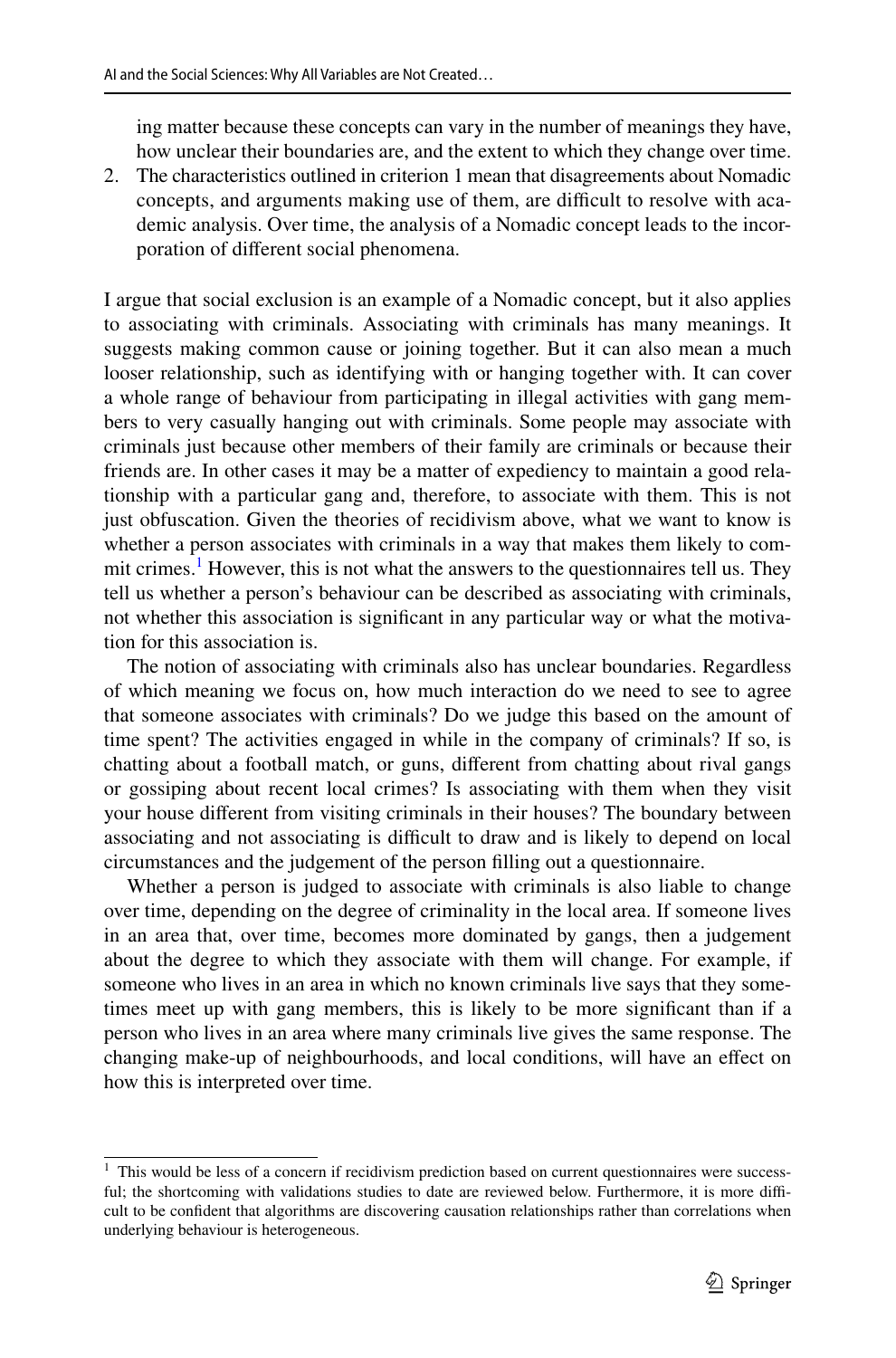Associating with criminals is a Nomadic concept, but not all concepts on the recidivism questionnaires are. The Nomadic framework allows us to see why this is so. Take age at frst conviction. This is the age at which a person was frst convicted of an ofence. A person is convicted at a trial or after they have pleaded guilty. Their age and date of conviction have clear meanings that are easily defned. This concept has clear boundaries and is stable—its meaning is expected to remain the same over time. There is a clear diference between the concepts 'age at frst conviction' and 'associating with criminals'. The Nomadic framework allows us to understand what it is about the concepts that make them diferent and to compare these concepts with others to understand when heterogeneity of underlying behaviour may be a problem.

#### **Making 'Associating' More Accurate**

We can try to make concepts more precise. We could ask: 'Do any of your associates or companions encourage you to commit crime?', or 'Do you belong to any groups in which criminal activity is valued or encouraged?', or 'Do you feel you need to commit crimes to "ft in" with friends, family, or associates?' Greene [\(2020](#page-15-1)) addresses the same proposal for clarifying 'wellbeing'. I argue that such attempts will fail when they make use of other Nomadic concepts. This is the case with the present example. For example, encourage, value, and ft in are all Nomadic because there are many things that we can legitimately mean when we use these concepts, and their boundaries are blurred. Even the concept of crime is Nomadic in these questions. We might mean serious crimes or more marginal criminal activity, such as graffiti. Technically, a budding street artist could say (if answering honestly) that they belong to a group in which criminal activity is valued and encouraged. But this is a diferent matter from a group who encourage robbery. Trying to make this more specifc still and asking about 'serious' crimes is beside the point because for some people graffiti is a very serious matter indeed—just not as serious as robbery (one would hope).

This is not to say that all attempts to clarify questions are doomed to failure. One question that seems particularly amenable to clarifcation is Q 29: Have you ever tattooed or cut on yourself? (yes/no). This question is presumably trying to discover a history of self-harm. If so, the ambiguity over motivations for tattooing or cutting as a form of body art could be removed by rephrasing the question in the following way: Have you ever self-harmed, for example by cutting or tattooing? While the concept of self-harm is imprecise, in this case it works to encompass a wide range of behaviour, including, but not limited to, cutting and tattooing.

To illustrate, we begin with the concept to tattoo on, or cut yourself. This can mean many things, one of which is self-harm. But it can also mean decorating your body for aesthetic or cultural reasons. We can focus on one of these meanings by rephrasing the question in terms of self-harm. Self-harm can mean many things cutting yourself, burning yourself, or causing harm in a variety of other ways, potentially including restricting food or eating too much. In the context of this question, though, all of these meanings are relevant. We want to encompass this heterogeneous activity. We have not made the concept self-harm entirely clear, however,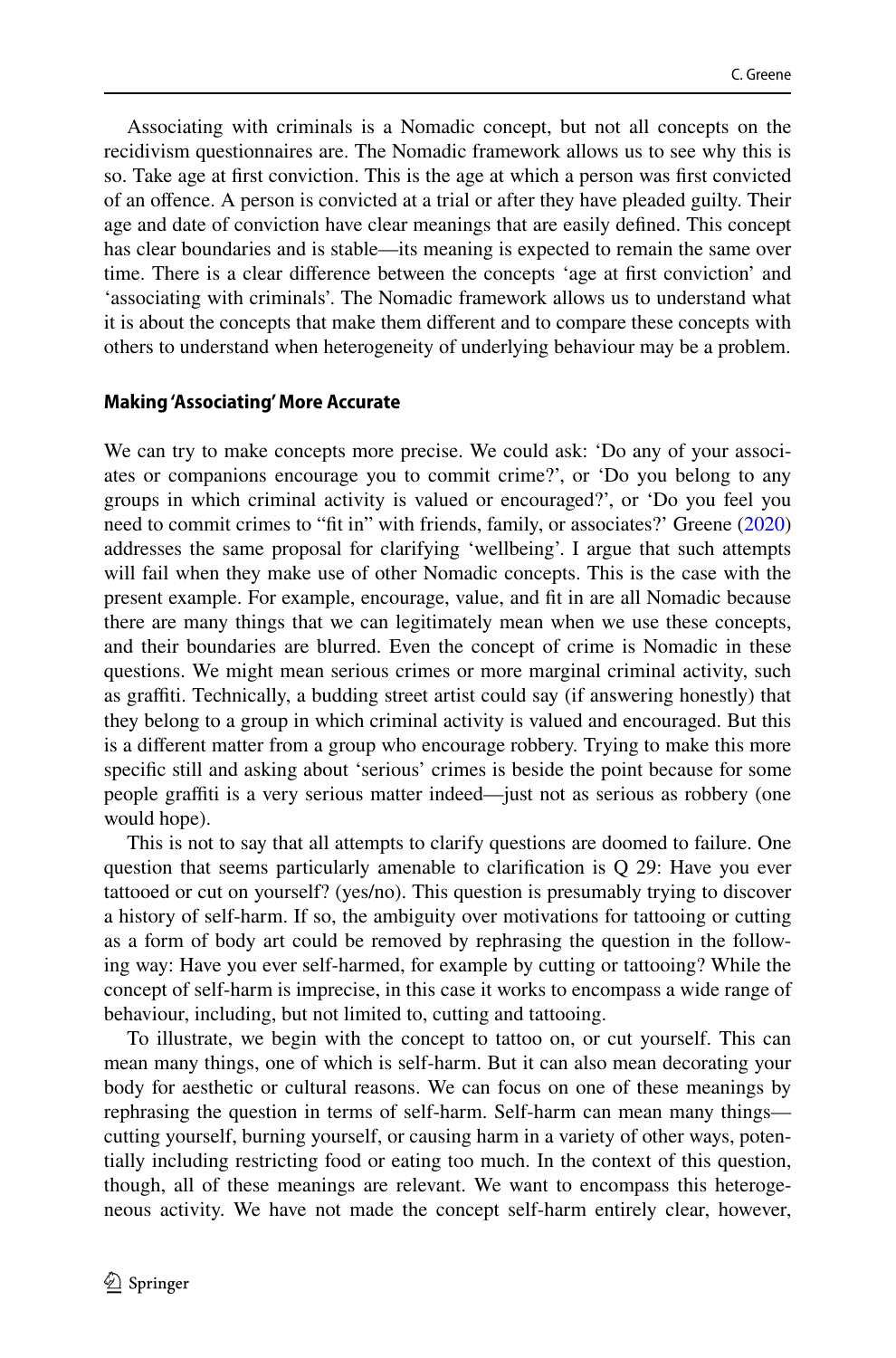because boundary issues still exist. How much self-harm matters? Does a one-of incident count? Is there a limit on how long ago it happened? The answers to these questions are, again, likely to depend on context. However, in the self-harm example, we began with a concept that has many meanings, we rephrased the question to focus on the meaning we intend. In this case, this concept can also mean many things, but they are all things of interest. Despite making the meaning more precise, we have not succeeded in removing all imprecise boundaries. Making concepts used in the social sciences more accurate is therefore not simply a matter of thinking about what we mean but thinking about the nuances and meanings that can be encompassed by a concept. When we succeed in doing this in some ways, we fail in others.

#### **Implications for Data Analysis with Nomadic Concepts**

It is natural that data scientists will want to work with variables and concepts used in the social sciences. It is also likely that this analysis will yield some interesting and useful results. This article proposes a way to think about variables and concepts that are used in the social sciences. It argues that applying the Nomadic framework helps researchers think systematically about variables and gauge the extent to which they are Nomadic, depending on the number of meanings they have, the extent of their boundary issues, and how they might change over time.

Data scientists designing algorithms to predict recidivism have good reasons to include the extent to which an offender associates with criminals, or is a gang member. The usual way to gauge whether these risk factors apply is to ask offenders to fill in questionnaires. Unfortunately, these variables are Nomadic. The problem is that a range of heterogeneous behaviour is describable by each of these terms. Ofenders giving the same responses are therefore not necessarily the same as regards their risk of offending. What we really want to know is the extent to which their companions enable or encourage criminal acts. Mere association or membership does not tell us this. As argued above, attempts to make questions more precise are unhelpful when alternative variables are also Nomadic.

The remedy is therefore not to avoid using variables that are important for social science, but to think about them systematically and consider when data sets might be heterogeneous. When variables are Nomadic, data scientists can assess the extent to which this is problematic and whether anything can be done to aid clarifcation. Sometimes, using diferent questions may help—as in the self-harm case. Conviction could be used more often to assess reofending, rather than arrest. When clarifcation is not possible, the extent to which heterogeneous behaviour and characteristics can be encompassed by the same variable should be refected in the confdence attributed to any regularities or correlations discovered through data analysis. Alternatively, preference can be given to variables that are less Nomadic. Despite the apparent relevance of criminal associates, predictive success might be achievable without using this variable. Additionally, reasons for diferent interpretation of questions should be considered. For example, varying cultural norms may be relevant for understanding diferences between people giving the same responses to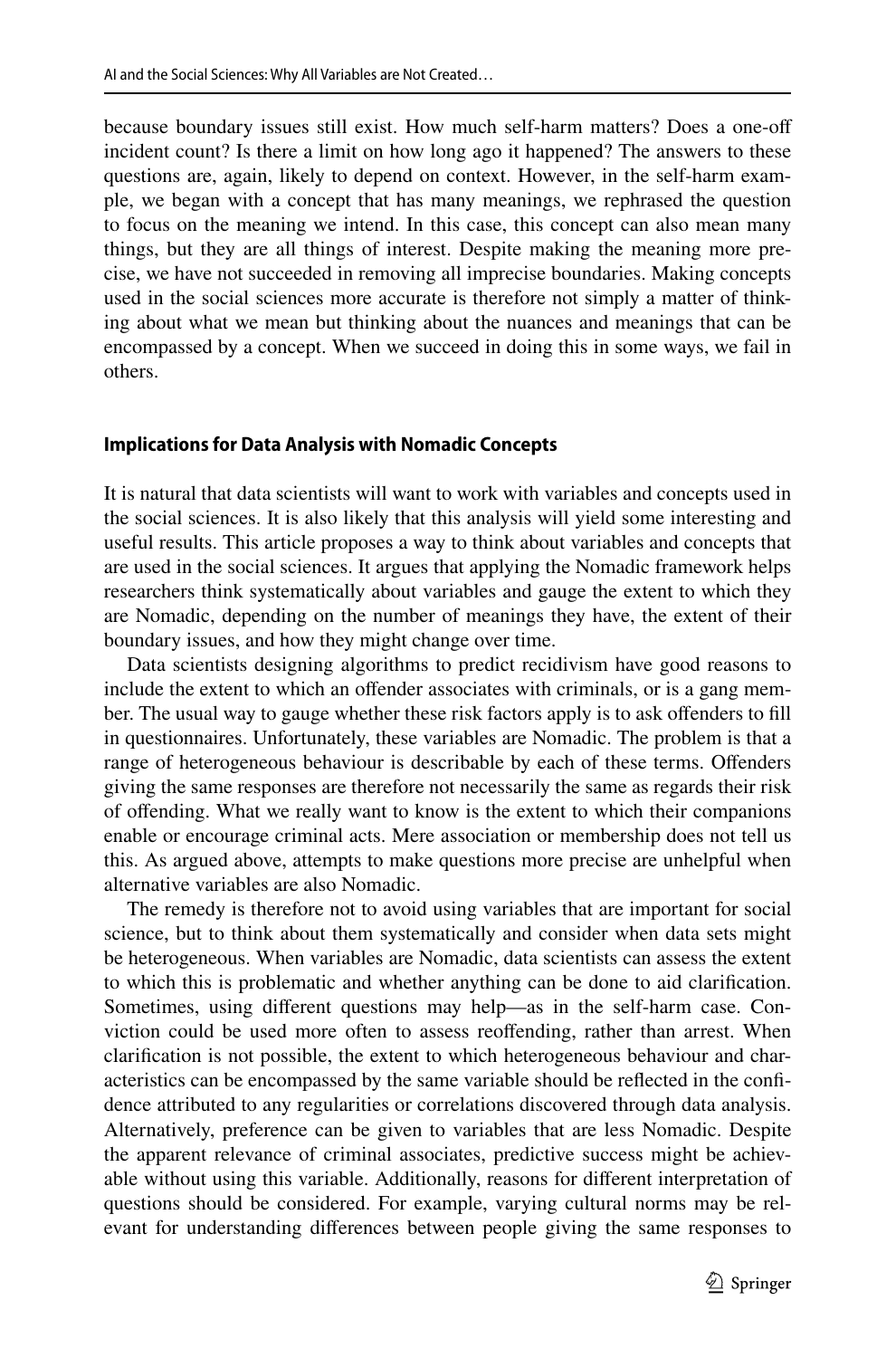questionnaires. This will determine which populations a model is expected to yield accurate predictions for; some questionnaires may yield homogeneous data sets among some populations but not others. Combining data sets gathered using diferent questionnaires may be particularly problematic as diferences in the way questions are phrased may yield diferent responses.

#### **Are All Answers Equally Predictive?**

A natural reply to the worry that answers to questionnaires do not identify a clearly defned behaviour is that the predictions these algorithms make are accurate. Lin et al. [\(2020](#page-15-18)) fnd that algorithms were more successful than humans in predicting recidivism when presented with a rich data set. Desmarais et al. ([2018\)](#page-15-9) conducted a meta review of studies assessing the accuracy of predictions made by recidivism risk assessment instruments for reofending by general ofenders in the US. Their review identifed 19 risk assessment tools that had been evaluated in 53 studies between 1970 and 2012. This represented 72 samples of adult ofenders in US correctional facilities. Overall, they found these tools to be successful, but conclude that, 'predictive validity may vary as a function of ofender characteristics, settings, and recidivism outcomes' [\(2018](#page-15-9), p. 21). They also highlight some gaps in the current validation research.

Firstly, they note that the defnition of recidivism difered in these studies. Arrest was used most frequently (31%), followed by conviction (13%), and incarceration (10%) [\(2018](#page-15-9), p. 12). This is concerning because an arrest does not necessarily mean that someone has committed a crime. The likelihood of arrest may rise after a prior conviction, regardless of the likelihood of committing further crimes because the police round up 'the usual suspects'. Eaglin ([2017\)](#page-15-19) notes that arrest is often used because arrest data is a 'cheap, easy, and accessible data set for researchers to pull information' (Eaglin [2017](#page-15-19), p. 103).

Secondly, Desmarais et al. note that for fve instruments, all studies were conducted by an author of the tool under investigation. Nearly a third of all studies they analysed were from research conducted by an author of the tool under investigation, and for the RMS, COMPAS, and SFS family of systems 'at least half of the studies were completed by an author of the instrument under investigation' (Desmarais et al. [2018](#page-15-9), p. 12). It would be helpful to have more independent research as this indicates a potential for conficts of interest. Casey et al. ([2014\)](#page-15-20) comment that independent evaluation is not just required to counteract bias (be it intended or unintended), but because the developers of systems may have a deeper understanding of their models than other researchers. This greater understanding may infuence how the model is implemented in their testing site compared to other settings (Casey et al. [2014,](#page-15-20) p. 19).

Finally, inter-rater reliability was only measured in two studies, but in these it was very high—90% agreement (Desmarais et al. [2018](#page-15-9), p. 14). Inter-rater reliability is important because it gives an indication of difculties with interpreting questions or ofenders' answers. Consequently, they write that there is a critical need for data on the inter-rater reliability of recidivism risk assessments completed on adult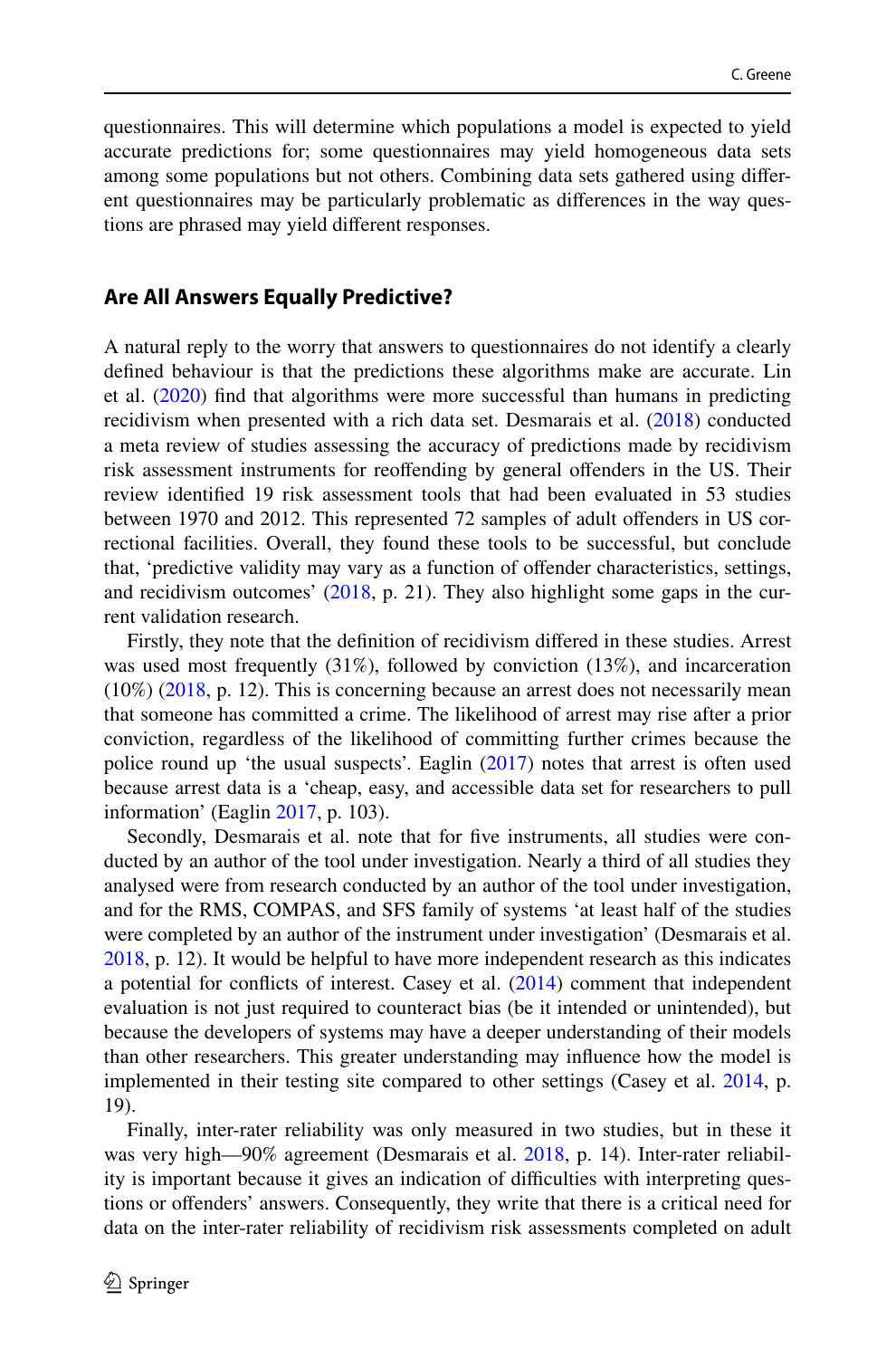ofenders in US correctional settings [\(2018](#page-15-9), p. 20). Bearing these concerns in mind, Desmerais et al. conclude that the decision to use a predictive tool should be infuenced by the evidence, or lack of evidence, of the tool's usefulness within a particular offender population or sub population.

In order to assess the predictive success of recidivism models, the defnition of predictive success should be clear. Singh et al. ([2013\)](#page-15-21) conducted a second-order review of how the predictive validity of prediction algorithms is measured and concluded that there is little consensus on how predictive validity should be measured. They write that 'the lack of reporting consistency in the description and interpretation of performance indicators across studies suggests the need for standardized guidelines for risk assessment predictive validity studies' (Singh et al. [2013,](#page-15-21) p. 66). They suggest that these could take a similar form to the reporting checklists for the prognostic risk assessment literature in medical diagnostics. There is a clear need for further validation of recidivism prediction algorithims, and greater appreciation of the difficulties inherent in using social data should form part of this validation.

#### **Conclusion**

The desire to systematise and quantify social science data is growing. This article argues that social science data is often difficult to convert into accurate categories on which algorithms work best. It provides a framework that explains why some concepts are difcult to codify and allows practitioners to assess the concepts they wish to use in quantitative analysis.

There are ways in which data scientists can address the concerns raised in this paper. Firstly, it would help public confdence and academic engagement if the recidivism questionnaires were made public. In particular, data scientists might consider making public what they think the data is supposed to measure and the questions which attempt to elicit answers to these questions. As Eaglin writes: 'To ensure fair construction of risk tools, government agencies and tool developers should create democratic accountability measures that invite the public to engage in the tool-construction and selection process' [\(2017](#page-15-19), p. 106). A confdence level, or something similar, might also be included to highlight concerns about heterogeneity in answers.

Funding This research did not receive any specific grant from funding agencies in the public, commercial, or not-for-proft sectors.

**Open Access** This article is licensed under a Creative Commons Attribution 4.0 International License, which permits use, sharing, adaptation, distribution and reproduction in any medium or format, as long as you give appropriate credit to the original author(s) and the source, provide a link to the Creative Commons licence, and indicate if changes were made. The images or other third party material in this article are included in the article's Creative Commons licence, unless indicated otherwise in a credit line to the material. If material is not included in the article's Creative Commons licence and your intended use is not permitted by statutory regulation or exceeds the permitted use, you will need to obtain permission directly from the copyright holder. To view a copy of this licence, visit [http://creativecommons.org/licen](http://creativecommons.org/licenses/by/4.0/) [ses/by/4.0/](http://creativecommons.org/licenses/by/4.0/).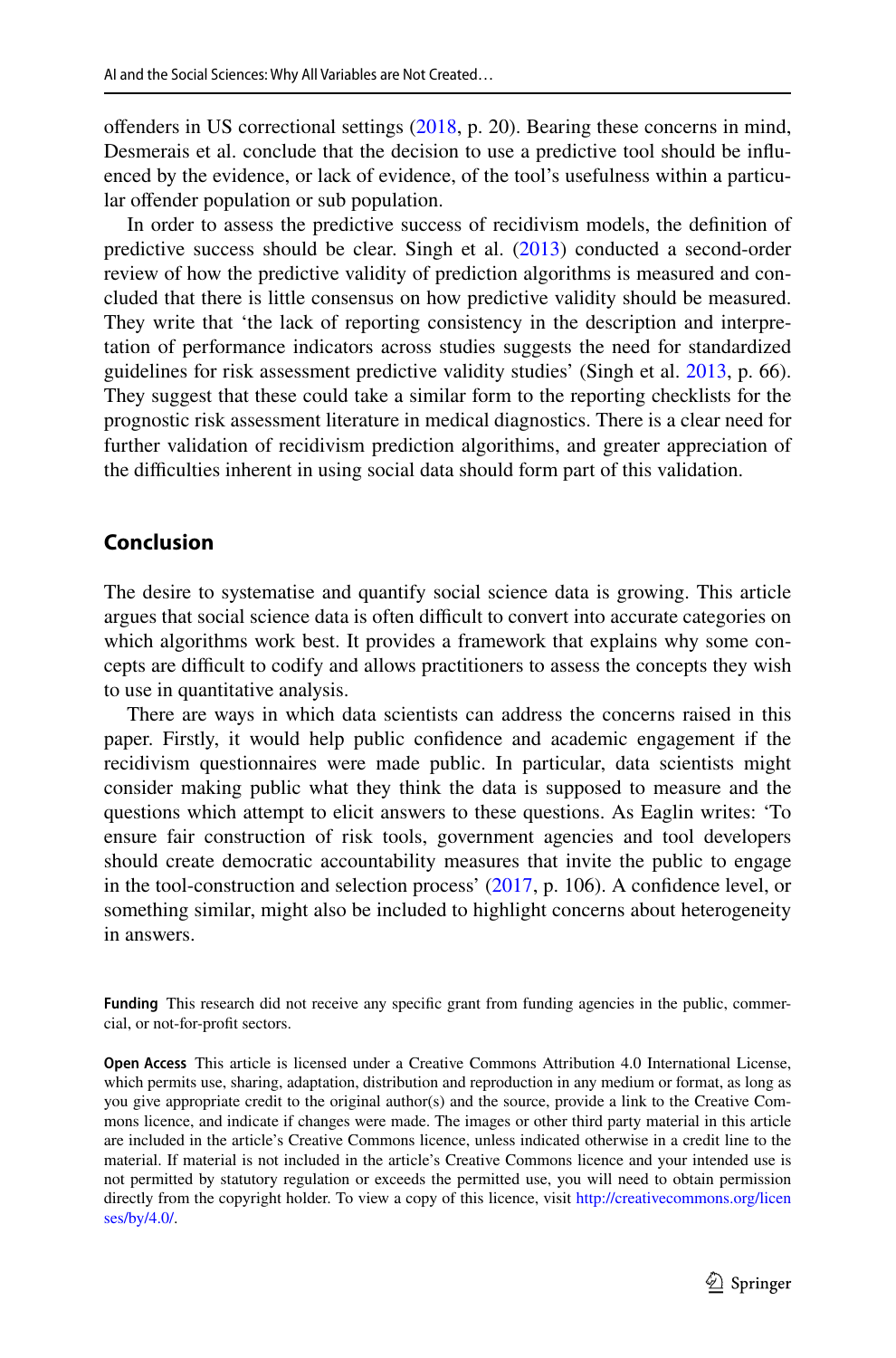## **References**

- <span id="page-15-16"></span>Aroyo, L., and C. Welty. 2015. The truth is a lie: Crowd truth and the seven myths of human annotation. *AI Magazine* 36 (1): 15–24.
- <span id="page-15-20"></span>Casey, P. M., J. K. Elek, R. K. Warren, F. Cheesman, M. Kleiman, and B. Ostrom. 2014. Ofender Risk & needs assessment instruments: A primer for courts national centre for state courts. Downloaded from https://nicic.gov/offender-risk-needs-assessment-instruments-primercourts
- <span id="page-15-14"></span>Childs, E., and L. B. Demers. 2018. Qualitative coding bootcamp: An intensive training and overview for clinicians educators, and administrators. *MedEdPortal* 14: 10769.
- Deeks, A. S. 2018. Predicting enemies. *Virginia Law Review* 104: 1529–1593.
- <span id="page-15-9"></span>Desmarais, S. L., K. L. Johnson, and J. P. Singh. 2018. Performance of recidivism risk assessment instruments in US correctional settings. In *Handbook of recidivism risk/needs assessment tools*, ed. S. Desmarais, Z. Hamilton, J. P. Singh, D. G. Kroner, and J. Stephen Wormith, 13–30. Hoboken: Wiley Blackwell.
- <span id="page-15-19"></span>Eaglin, J. 2017. Constructing recidivism risk. *Emory Law Journal* 67: 59–122.
- <span id="page-15-15"></span>Ganji, A., M. Orand, and D. W. McDonald. 2018. Ease on down the code: Complex collaborative qualitative coding simplifes with 'Code Wizard'. In: *Proceedings of the ACM on human-computer interaction* 2: 132.
- <span id="page-15-6"></span>Gasper, D. 2010. Understanding the diversity of conceptions of well-being and quality of life. *The Journal of Socio-Economics* 39: 351–360.
- <span id="page-15-11"></span>Gendreau, P., T. Little, and C. Goggin. 1996. A meta-analysis of the predictors of adult ofender recidivism: What works! *Criminology* 34 (3): 575–607.
- <span id="page-15-1"></span>Greene, C. 2020. Nomadic concepts, variable choice, and the social sciences. *Philosophy of the Social Sciences* 50 (1): 3.
- <span id="page-15-2"></span>Kehl, D., P. Guo, and S. Kessler. 2017. Algorithms in the criminal justice system: Assessing the use of risk assessment in sentencing. *Responsive Communities Initiative. Berkman Klein Centre of Internet and Society. Harvard Law School*. Downloaded from:<https://dash.harvard.edu/handle/1/33746041>
- <span id="page-15-12"></span>Lansing, S. 2012. New York state COMPAS-probation risk and need assessment study: Examining the recidivism scale's efectiveness and predictive accuracy Downloaded from [https://epic.org/algorithmic-trans](https://epic.org/algorithmic-transparency/crim-justice/EPIC-16-06-23-WI-FOIA-201600805-LansingNYcompas_probation_report_2012.pdf) [parency/crim-justice/EPIC-16-06-23-WI-FOIA-201600805-LansingNYcompas\\_probation\\_report\\_](https://epic.org/algorithmic-transparency/crim-justice/EPIC-16-06-23-WI-FOIA-201600805-LansingNYcompas_probation_report_2012.pdf) [2012.pdf](https://epic.org/algorithmic-transparency/crim-justice/EPIC-16-06-23-WI-FOIA-201600805-LansingNYcompas_probation_report_2012.pdf)
- <span id="page-15-18"></span>Lin, Z., J. Jung, S. Goel, and J. Skeem. 2020. The limits of human predictions of recidivism. *Science Advances* 6 (7): eaaz0652.
- <span id="page-15-7"></span>Little, D. 1993. On the scope and limits of generalisations in the social sciences. *Synthese* 97 (2): 183–207.
- <span id="page-15-17"></span>Loza, W. 2018. Self-appraisal questionnaire (SAQ): A tool for assessing violent and non-violent recidivism. In *Handbook of recidivism risk/needs assessment tools*, ed. J. P. Singh, D. G. Kroner, J. Stephen Wormith, S. Desmarais, and Z. Hamilton, 165–180. Hoboken, NJ: Wiley Blackwell.
- Marathe, M., K. Toyama. 2018. Semi-automated coding for qualitative research: A user-centered inquiry and initial prototypes. In: *Proceedings of the 2018 CHI conference on human factors in computing systems* 348
- <span id="page-15-0"></span>Miller, T. 2019. Explanation in artifcial intelligence: Insights from the social sciences. *Artifcial Intelligence* 267: 1–38.
- <span id="page-15-3"></span>Oleson, J. C. 2011. Risk in sentencing: Constitutionally suspect variables and evidence-based sentencing. *SMU Law Review* 64 (2): 1329–1402.
- <span id="page-15-10"></span>Practitioner's Guide to COMPAS Core. 2015. Downloaded from [http://www.northpointeinc.com/downloads/](http://www.northpointeinc.com/downloads/compas/Practitioners-Guide-COMPAS-Core-_031915.pdf) [compas/Practitioners-Guide-COMPAS-Core-\\_031915.pdf](http://www.northpointeinc.com/downloads/compas/Practitioners-Guide-COMPAS-Core-_031915.pdf)
- <span id="page-15-13"></span>Prince, K., and R. P. Butters. 2013. Recidivism risk prediction and prevention assessment in Utah: An implementation evaluation of the LSI-R as a recidivism risk assessment tool in Utah, Utah Criminal Justice Centre. University of Utah. Downloaded from [https://socialwork.utah.edu/\\_resources/documents/LSI-](https://socialwork.utah.edu/_resources/documents/LSI-Implementation-Report-final.pdf)[Implementation-Report-fnal.pdf](https://socialwork.utah.edu/_resources/documents/LSI-Implementation-Report-final.pdf)
- <span id="page-15-4"></span>Re, R. M., and A. Solow-Niederman. 2019. Developing artifcially intelligent justice. *Stanford Technology Law Review* 22 (2): 242–289.
- <span id="page-15-21"></span>Singh, J. P., S. L. Desmarais, and R. A. Van Dorn. 2013. Measurement of predictive validity in violence risk assessment studies: A second-order systematic review. *Behavioural Sciences and the Law* 31: 55–73.
- <span id="page-15-8"></span>Singh, J. P., et al. 2018. *Handbook of recidivism risk/needs assessment tools*. Hoboken, NJ: Wiley Blackwell.
- <span id="page-15-5"></span>Starr, S. B. 2014. Evidence-based sentencing and the scientifc rationalisation of decriminalisation. *Stanford Law Review* 66: 803–871.